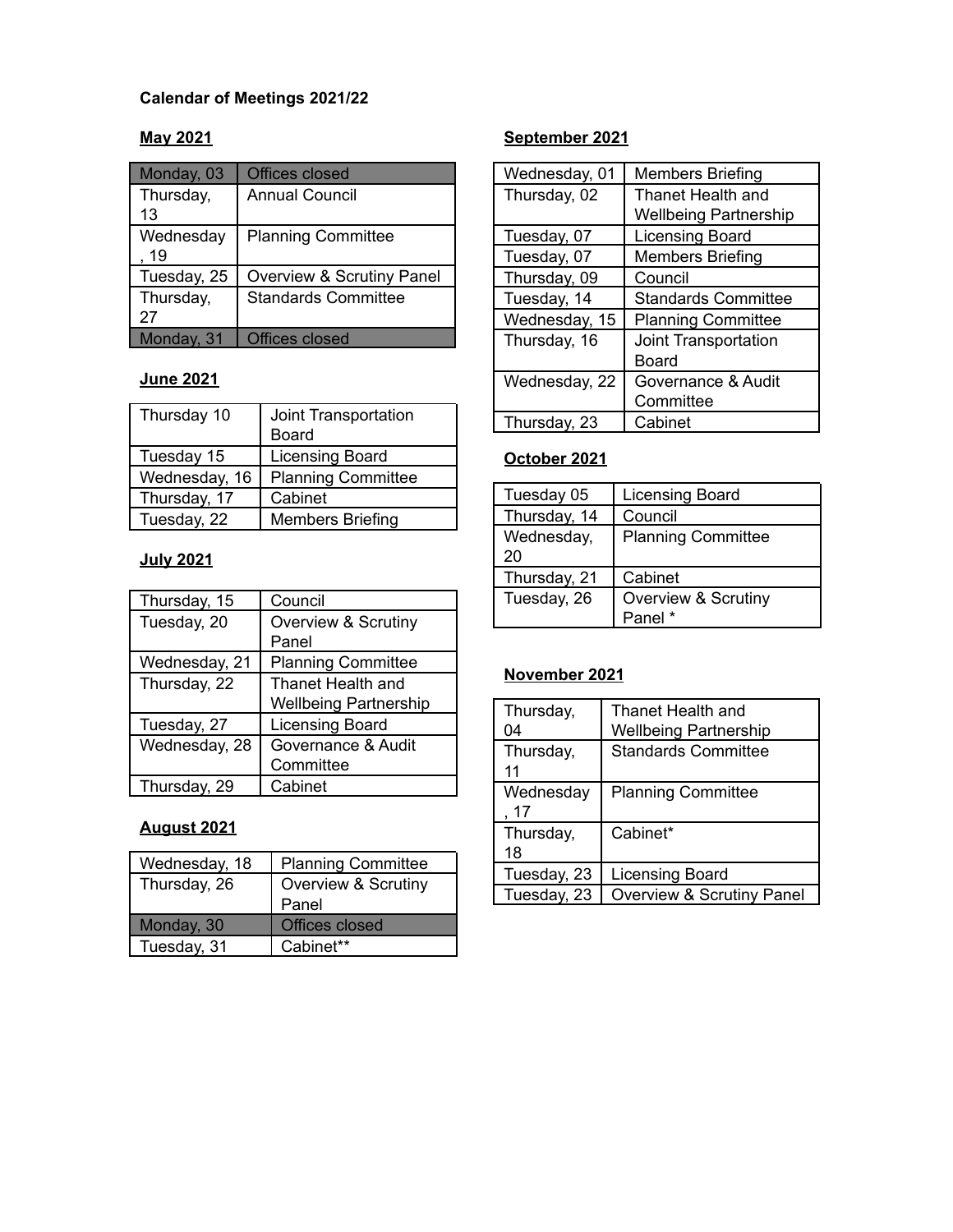#### **December 2021**

| Wednesday<br>01   | Governance & Audit<br>Committee |
|-------------------|---------------------------------|
| Thursday,<br>09   | Council*                        |
| Tuesday, 14       | Joint Transportation Board      |
| Wednesday<br>, 15 | <b>Planning Committee</b>       |
| Thursday,<br>16   | Cabinet                         |
| Monday, 27        | Offices closed                  |
| Tuesday, 28       | <b>Offices closed</b>           |

### **January 2022**

| Monday, 03   | <b>Offices Closed</b>          |
|--------------|--------------------------------|
| Thursday, 06 | Licensing Board                |
| Tuesday, 11  | <b>Members Briefing</b>        |
| Thursday, 13 | Thanet Health and              |
|              | <b>Wellbeing Partnership</b>   |
| Thursday, 13 | Cabinet (budget)               |
| Tuesday, 18  | <b>Overview &amp; Scrutiny</b> |
|              | Panel (budget)                 |
| Wednesday,   | <b>Planning Committee</b>      |
| 19           |                                |
| Thursday, 27 | Cabinet (budget)               |

# **February 2022**

| Tuesday, 01  | <b>Members Briefing</b>   |
|--------------|---------------------------|
| Thursday, 10 | Council (budget)          |
| Tuesday, 15  | Licensing Board           |
| Wednesday,   | <b>Planning Committee</b> |
| 16           |                           |
| Thursday, 17 | Overview & Scrutiny       |
|              | Panel                     |
| Thursday, 24 | Council (Council Tax)     |

#### **March 2022**

| Wednesday,<br>09 | Governance & Audit<br>Committee                   |
|------------------|---------------------------------------------------|
| Thursday, 10     | <b>Standards Committee</b>                        |
| Tuesday, 15      | Overview & Scrutiny<br>Panel                      |
| Wednesday,<br>16 | <b>Planning Committee</b>                         |
| Thursday, 17     | Cabinet                                           |
| Tuesday, 22      | <b>Licensing Board</b>                            |
| Tuesday, 22      | <b>Joint Transportation</b><br>Board              |
| Thursday, 24     | Thanet Health and<br><b>Wellbeing Partnership</b> |
| Thursday, 31     | Council                                           |

# **April 2022**

| Tuesday, 05  | <b>Members Briefing</b>   |
|--------------|---------------------------|
| Friday, 15   | Offices closed            |
| Monday, 18   | Offices closed            |
| Tuesday, 19  | Overview & Scrutiny       |
|              | Panel                     |
| Wednesday,   | <b>Planning Committee</b> |
| 20           |                           |
| Thursday, 28 | Cabinet                   |

# **May 2022**

| Monday, 02        | <b>Offices closed</b>                                     |
|-------------------|-----------------------------------------------------------|
| Thursday,<br>12   | <b>Annual Council</b>                                     |
| Wednesday<br>, 18 | <b>Planning Committee</b>                                 |
| Tuesday, 24       | Finance, Budget &<br><b>Performance Scrutiny</b><br>Panel |
| Thursday,<br>26   | Overview & Scrutiny Panel                                 |
| Monday, 30        | Offices closed                                            |
| Tuesday, 31       | <b>Standards Committee</b>                                |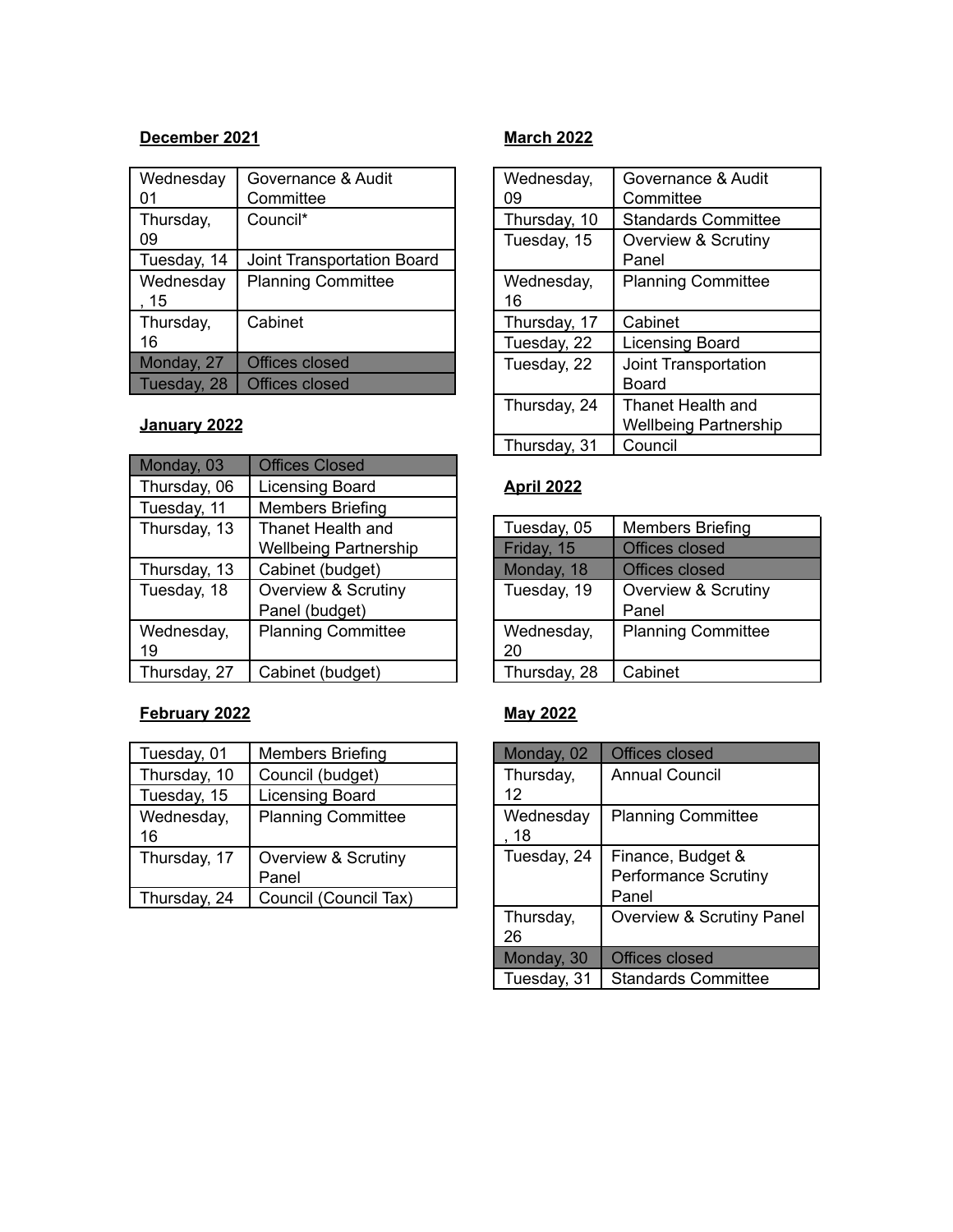#### **Times of Meetings**

All meetings, except for those of the Licensing Board and Licensing Sub-Committees and the Thanet Health and Wellbeing Partnership, are held at 7.00 pm.

The Licensing Board meetings are held at 10.00 am.

Licensing Sub-Committee meetings are held either at 10.00 or 11.00 am.

The Thanet Health and Wellbeing Partnership meetings are held at 10.00 am.

Members' Briefings are held at 6.15 pm

**\***To consider council fees & charges **\*\***To consider the Local Plan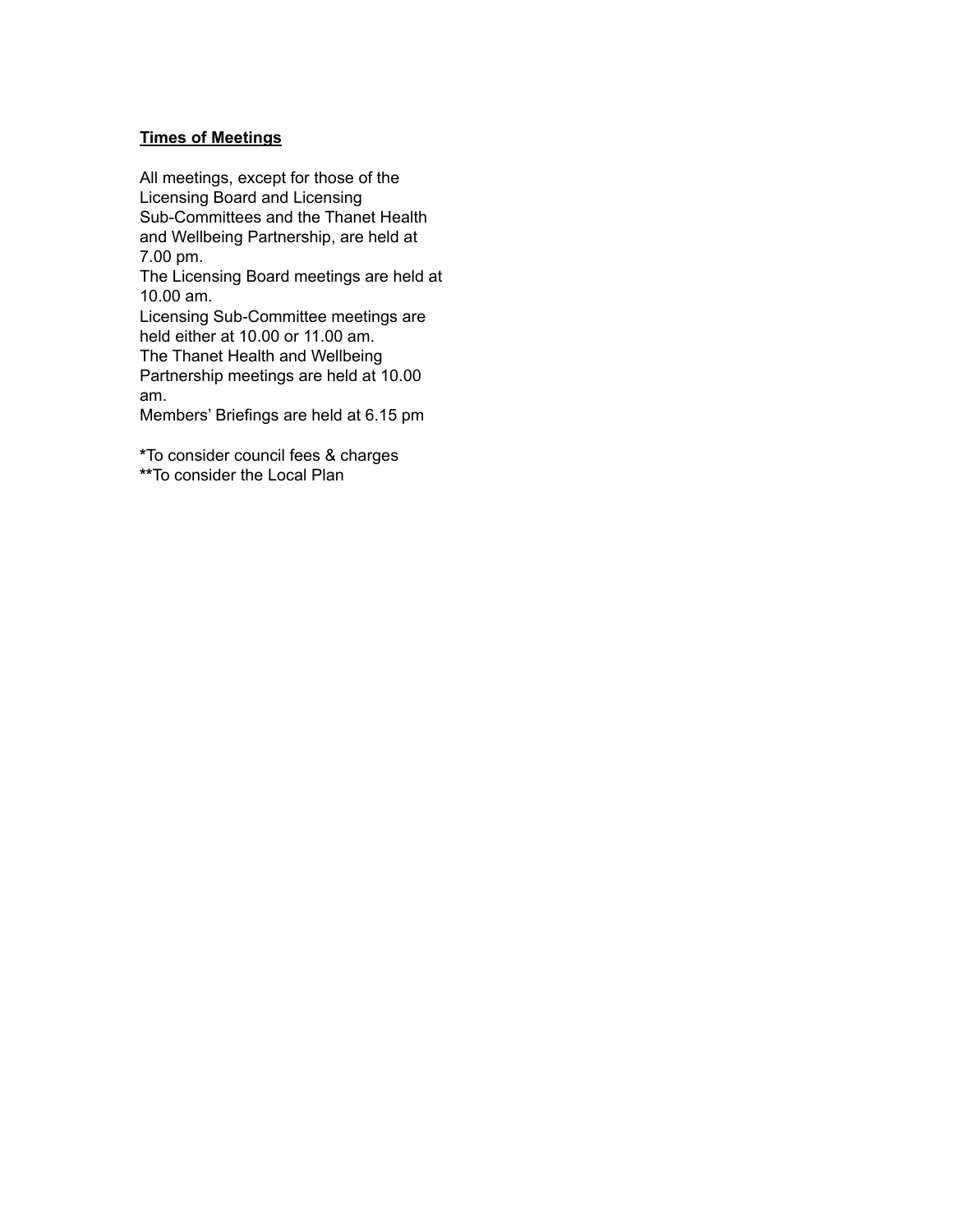### **Calendar of Meetings 2022/23**

## **May 2022**

| Monday, 02        | Offices closed             |
|-------------------|----------------------------|
| Thursday,<br>12   | Annual Council             |
| Wednesday<br>, 18 | <b>Planning Committee</b>  |
| Tuesday, 24       | Overview & Scrutiny Panel  |
| Monday, 30        | <b>Offices closed</b>      |
| Tuesday, 31       | <b>Standards Committee</b> |

# **June 2022**

| Thursday 09  | Joint Transportation      |
|--------------|---------------------------|
|              | Board                     |
| Tuesday 14   | <b>Licensing Board</b>    |
| Wednesday 15 | <b>Planning Committee</b> |
| Thursday, 16 | Cabinet                   |
| Tuesday, 21  | <b>Members Briefing</b>   |

## **July 2022**

| Thursday, 14  | Council                        |
|---------------|--------------------------------|
| Wednesday, 20 | <b>Planning Committee</b>      |
| Thursday, 21  | Thanet Health and              |
|               | <b>Wellbeing Partnership</b>   |
| Thursday, 21  | <b>Overview &amp; Scrutiny</b> |
|               | Panel                          |
| Tuesday, 26   | Licensing Board                |
| Wednesday, 27 | Governance & Audit             |
|               | Committee                      |
| Thursday, 28  | Cabinet                        |

### **August 2022**

| Wednesday, 17 | <b>Planning Committee</b> |
|---------------|---------------------------|
| Monday, 29    | Offices closed            |
| Tuesday, 30   | Overview & Scrutiny       |
|               | Panel                     |

## **September 2022**

| Thursday, 01  | Thanet Health and            |
|---------------|------------------------------|
|               | <b>Wellbeing Partnership</b> |
| Tuesday, 06   | <b>Licensing Board</b>       |
| Tuesday, 06   | <b>Members Briefing</b>      |
| Thursday, 08  | Council                      |
| Tuesday, 13   | <b>Standards Committee</b>   |
| Thursday, 15  | Joint Transportation         |
|               | Board                        |
| Wednesday, 21 | <b>Planning Committee</b>    |
| Thursday, 22  | Cabinet                      |
| Wednesday, 28 | Governance & Audit           |
|               | Committee                    |

# **October 2022**

| Tuesday 04   | <b>Licensing Board</b>    |
|--------------|---------------------------|
| Thursday, 13 | Council                   |
| Wednesday,   | <b>Planning Committee</b> |
| 19           |                           |
| Thursday, 20 | Cabinet                   |
| Tuesday, 25  | Overview & Scrutiny       |
|              | Panel *                   |

# **November 2022**

| Thursday,<br>03   | Thanet Health and<br><b>Wellbeing Partnership</b> |
|-------------------|---------------------------------------------------|
| Thursday,<br>10   | <b>Standards Committee</b>                        |
| Wednesday<br>,16  | <b>Planning Committee</b>                         |
| Thursday,<br>17   | Cabinet*                                          |
| Tuesday, 22       | Licensing Board                                   |
| Tuesday, 22       | Overview & Scrutiny Panel                         |
| Wednesday<br>. 30 | Governance & Audit<br>Committee                   |

### **December 2022**

| Thursday,<br>∩R. | Council*                                 |
|------------------|------------------------------------------|
|                  | Tuesday, 13   Joint Transportation Board |